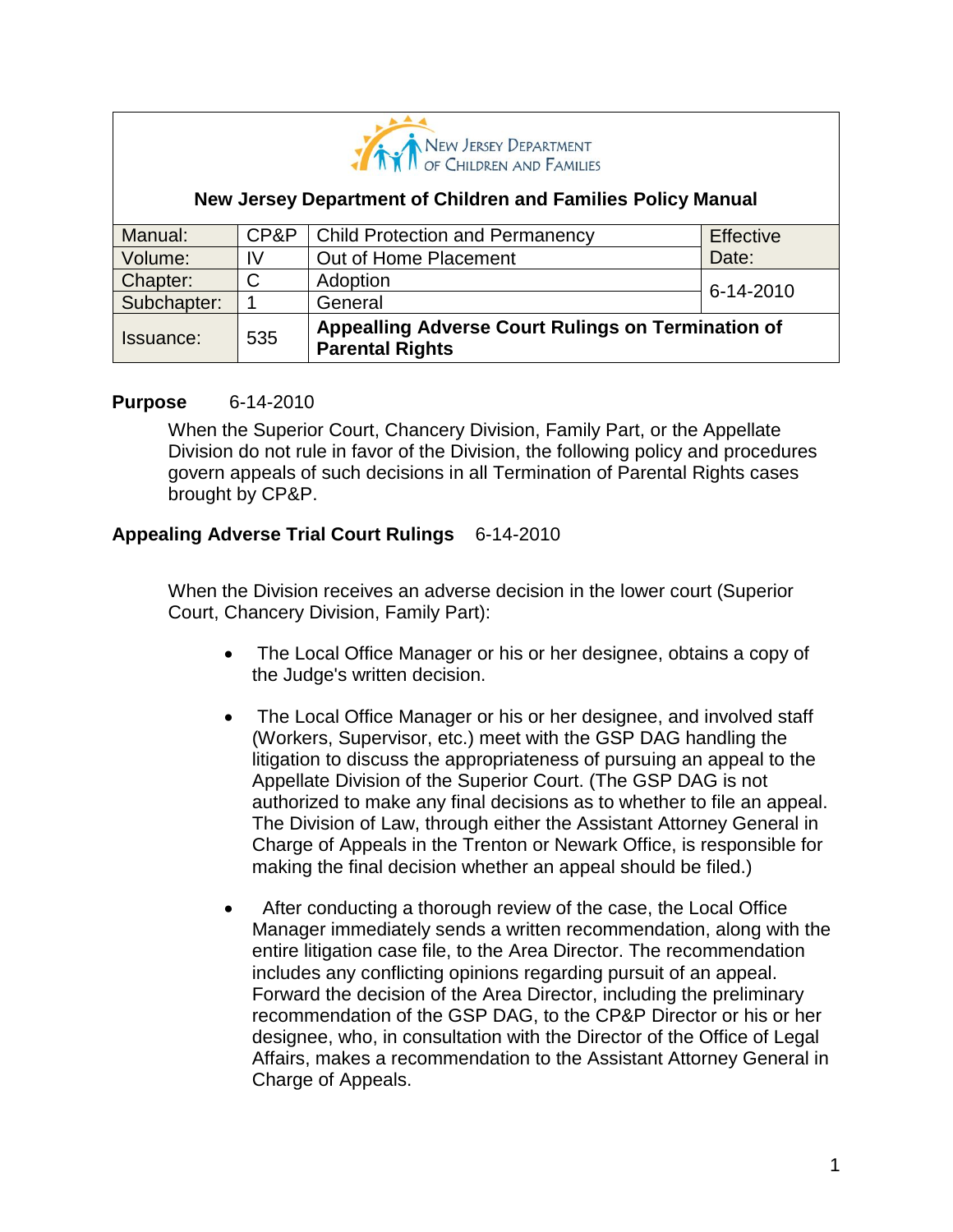• The Division will have days from entry of the unfavorable order in which to appeal the matter to the Appellate Division of the Superior Court. Hold the initial conference/meeting, as well as all subsequent Division actions, in an expeditious manner in consideration of these strict time constraints.

## **Appealing Adverse Decisions of the Appellate Division** 6-14-2010

If the Division loses a decision in the Appellate Division and the CP&P Director wants to seek Supreme Court review, the procedure in CP&P-IV-C-1-500.2 is followed, with one exception:

- The CP&P Director or his or her designee, provides the DCF Commissioner with a case summary, prepared by the Local Office Manager, which contains a copy of the Appellate Division's decision, and the recommendations of the Division and the preliminary recommendation of the GSP DAG representing the Division.
- After providing proper notice to the Commissioner, the CP&P Director makes the final recommendation to the Division of Law whether or not to seek further review of the matter by the Supreme Court of New Jersey.
- A final decision as to any appeal to the Supreme Court of New Jersey is made by the Director of the Division of Law, or, in appropriate cases, the Attorney General.
- Where the Appellate Division decision is unanimous, the Division has only twenty (20) days in which to seek Supreme Court review. Where the decision is split, a 45-day review period applies. Where the decision reviewed by the Appellate Division is interlocutory and not final, a fifteen (15) day filing deadline applies.

# **Emergent Applications/Appeals** 6-14-2010

In all emergent matters, where there is insufficient time to follow the procedures of CP&P-IV-C-1-500.2 and CP&P-IV-C-1-500.3, the participants to the appeals process (i.e., Worker, Supervisor, Paralegal, Local Office Manager or his or her designee, and GSP DAG) utilize conference calls and/or fax and electronic mail to expedite the review and decision-making process.